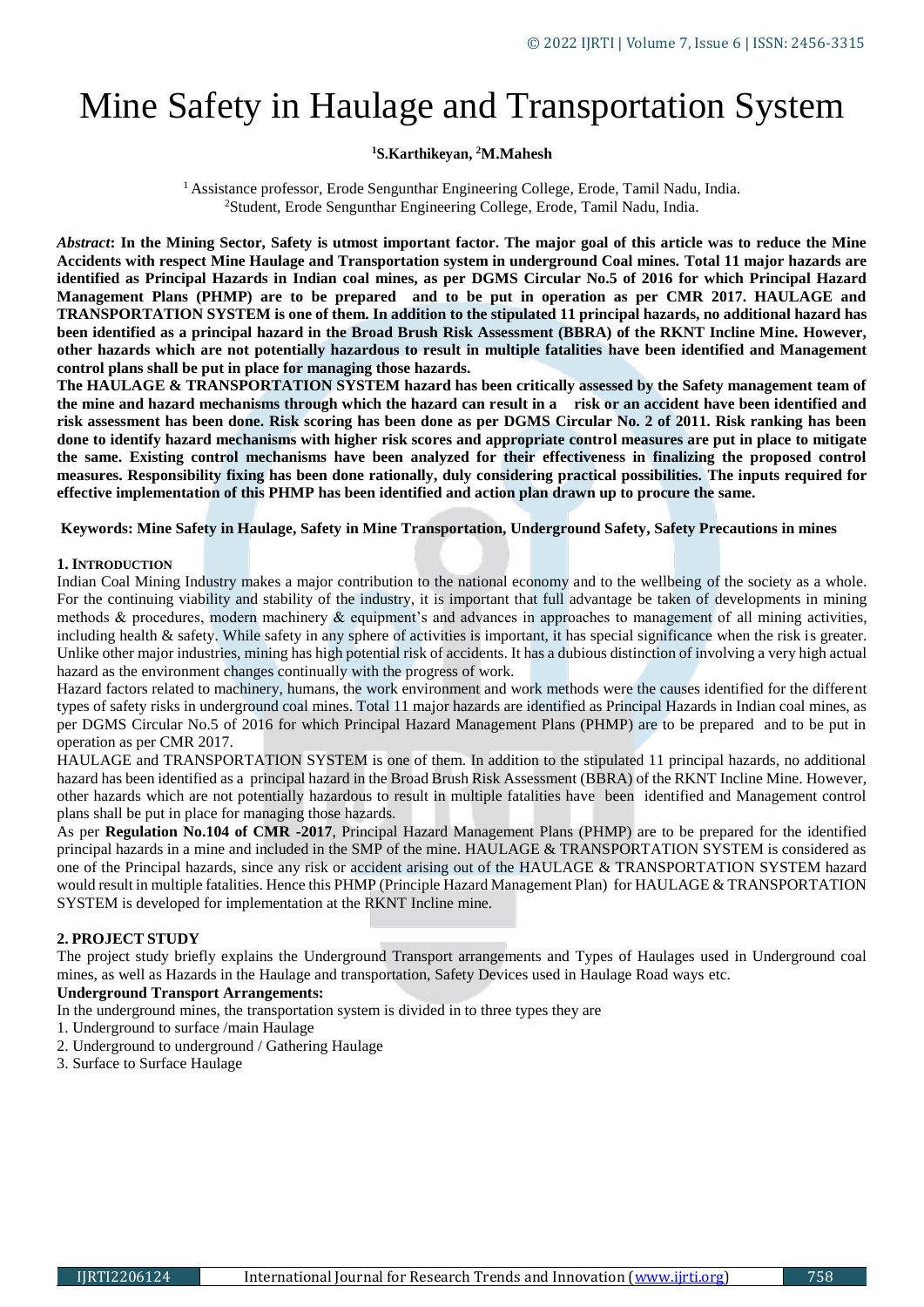

## **1. Underground to surface / main Haulage:**

Underground to Surface / the main haulage system, which removes the coal from the mine. Main haulage systems must be designed to handle large, instantaneous production from the cutting machines, whereas the outer haulage systems must be designed to accommodate such surges from several operating faces.

## **2. Underground to underground / Gathering Haulage:**

Underground to underground / Gathering Haulage system is that portion of the haulage system immediately adjacent to the face. In long wall mining, the face belt or tubs and track along the face constitute the gathering haulage system.

## **3. Surface to Surface Haulage**

a. Underground to surface arrangement is that which operates between winding shaft/incline and the main underground loading points. At the main loading point, the loads are collected from one, two or more districts and then transported to the surface. b. Underground to underground arrangement is that which operates between the working faces and the main loading points situated underground.

## **3. TYPES OF HAULAGE**

There are Four Types of Haulages systems are available, they are

- 1. Rope haulage.
- 2. Conveyor system of haulage.
- 3. Locomotive haulage.
- 4. Aerial ropeway

# **1. Rope haulage:**

Further to the above the rope haulage is divided into the following types.

- A. Direct rope haulage
- Single drum direct rope haulage. Double drum direct rope haulage.
- B. Endless rope haulage

Over rope.

Under rope.

- C. Main & tail rope haulage.
- D. Gravity rope haulage.

# **A. Direct rope haulage**

The line diagrammatic representation for the direct rope haulage is as follows

**B. Endless rope haulage**

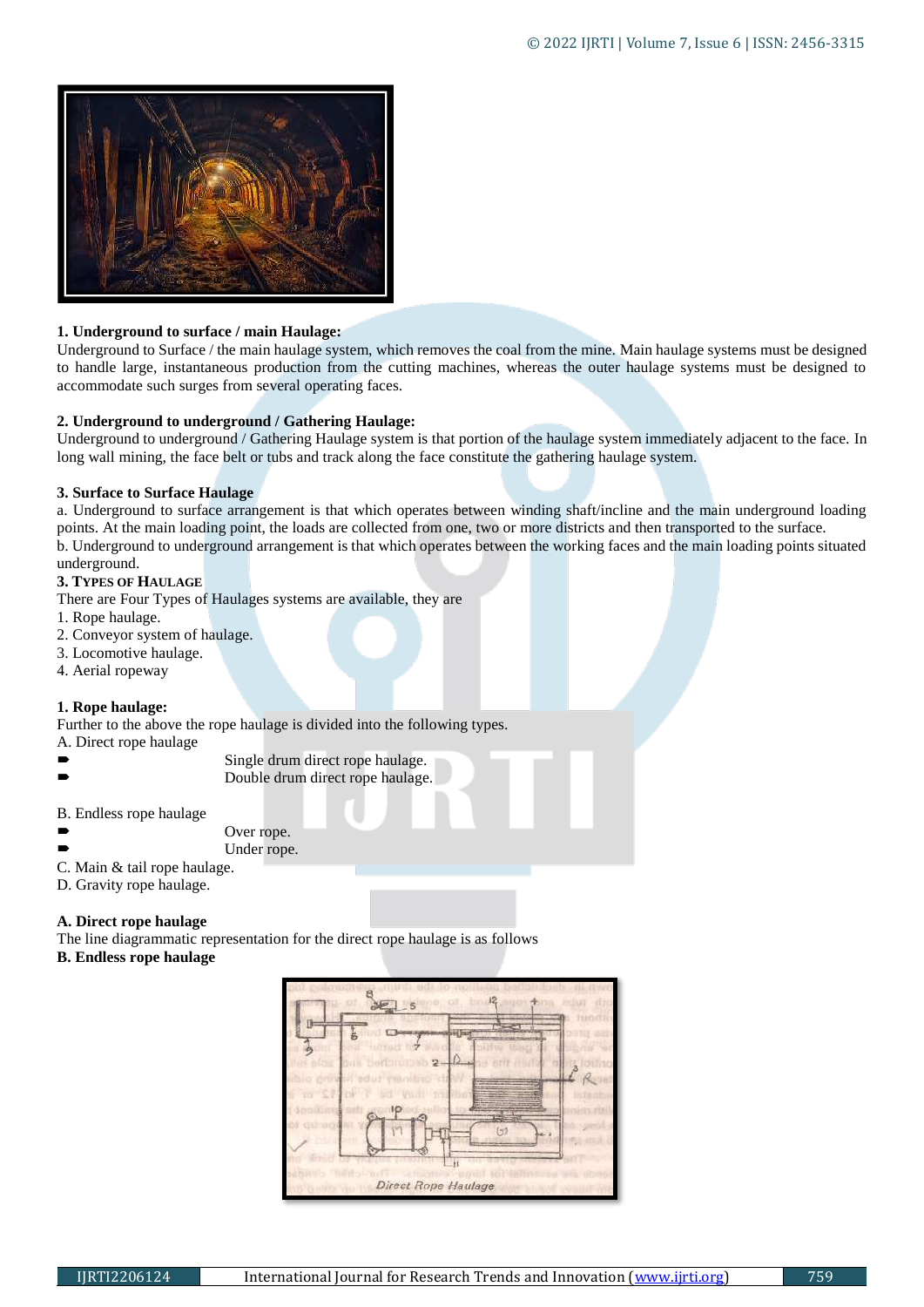An endless rope passes from the driving pulley which is situated at the in by end & back again to the driving pulley. One track is used for loaded tubs & another track is used for empty tubs



## **C. Main & tail rope haulage**

In this system the haulage engine provided with two separate drums, one for main rope which hauls the loaded tubs up the gradient & one for tail rope which hauls the empty tubs down the gradient.



#### **D. Gravity rope haulage.**

This is haulage without motor or any external source of power. It is used when load is to be transported from uphill to down the gradient.



#### **2. Conveyor system of haulage.**

A conveyor system is a fast and efficient mechanical handling apparatus for automatically transporting loads and materials within an area. This system minimizes human error, lowers workplace risks and reduces labor costs — among other benefits. There are many types of conveyor systems, including:

- Belt
- Roller
- $\blacktriangleright$  Slat/apron
- **Ball transfer**
- Overhead
- **P**neumatic
- Bucket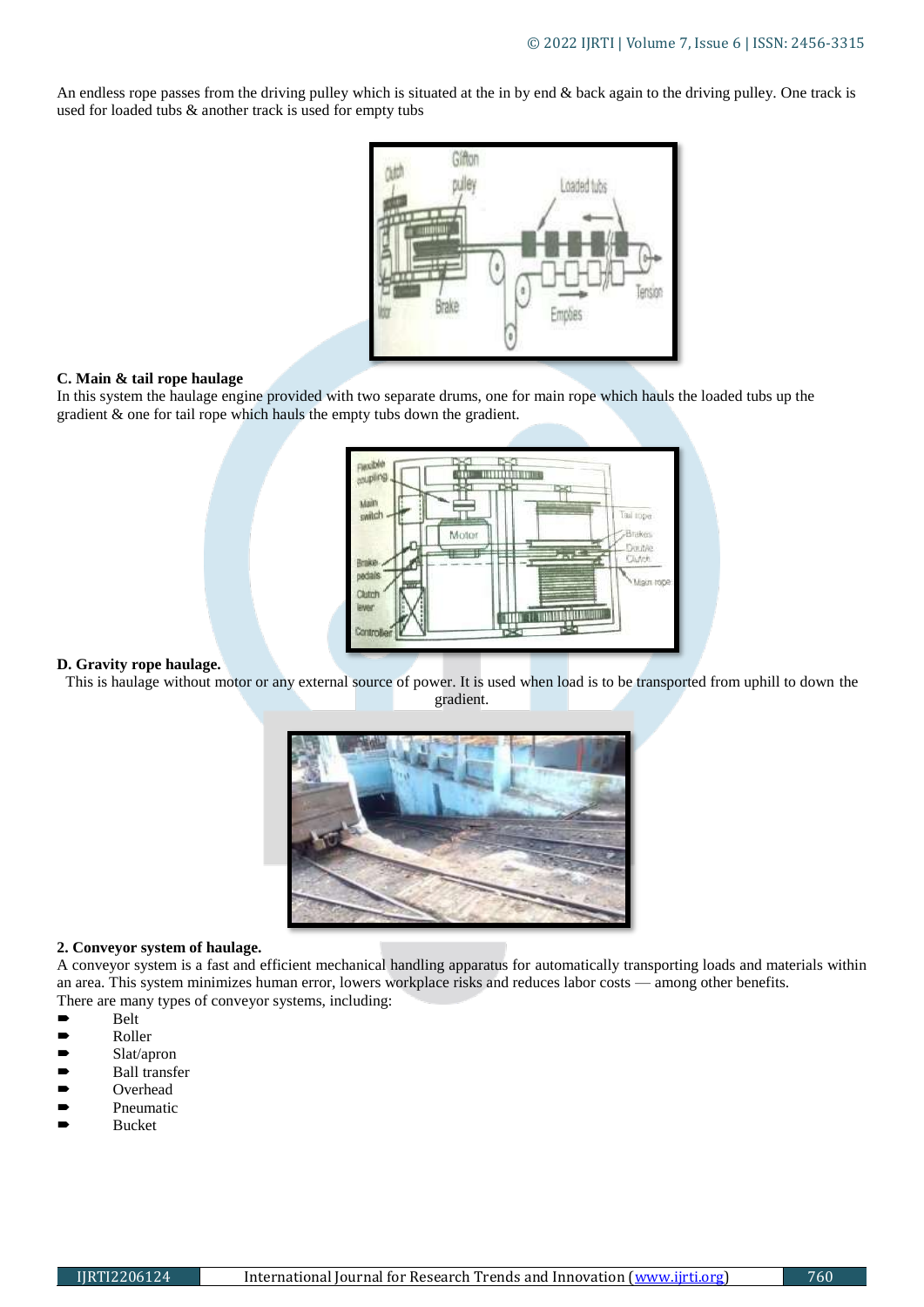

## **3. Locomotive haulage.**

The transport of coal, ore, workers, and materials underground by means of locomotive-hauled mine cars. The locomotive may be powered by battery, diesel, compressed air, trolley, or some combination such as battery-trolley or trolley-cable reel.

- **Types of Locomotive**
- Diesel locomotive
- Battery locomotive
- Compressed air locomotive
- Trolley wires locomotive



## **4. Aerial ropeway**

An aerial ropeway is an installation in which transportation of material or men is effected by moving carriers pulled by ropes suspended above the ground.

- **Aerial Rope Way types:-**
- Mono cable ropeway
- Bi cable ropeway



# **4. HAULAGE & TRANSPORTATION HAZARDS**

The hazards associated with the process and operation of "Haulage and Transportation System" are as follows

- **Movement of tubs**
- **Movement of haulage rope**
- **Man riding Chair lift**
- **Lack of resources**
- **Lack of awareness/ knowledge on procedures**
- **Lack of monitoring Mechanism**
- **Negligence or wilful Disobedience**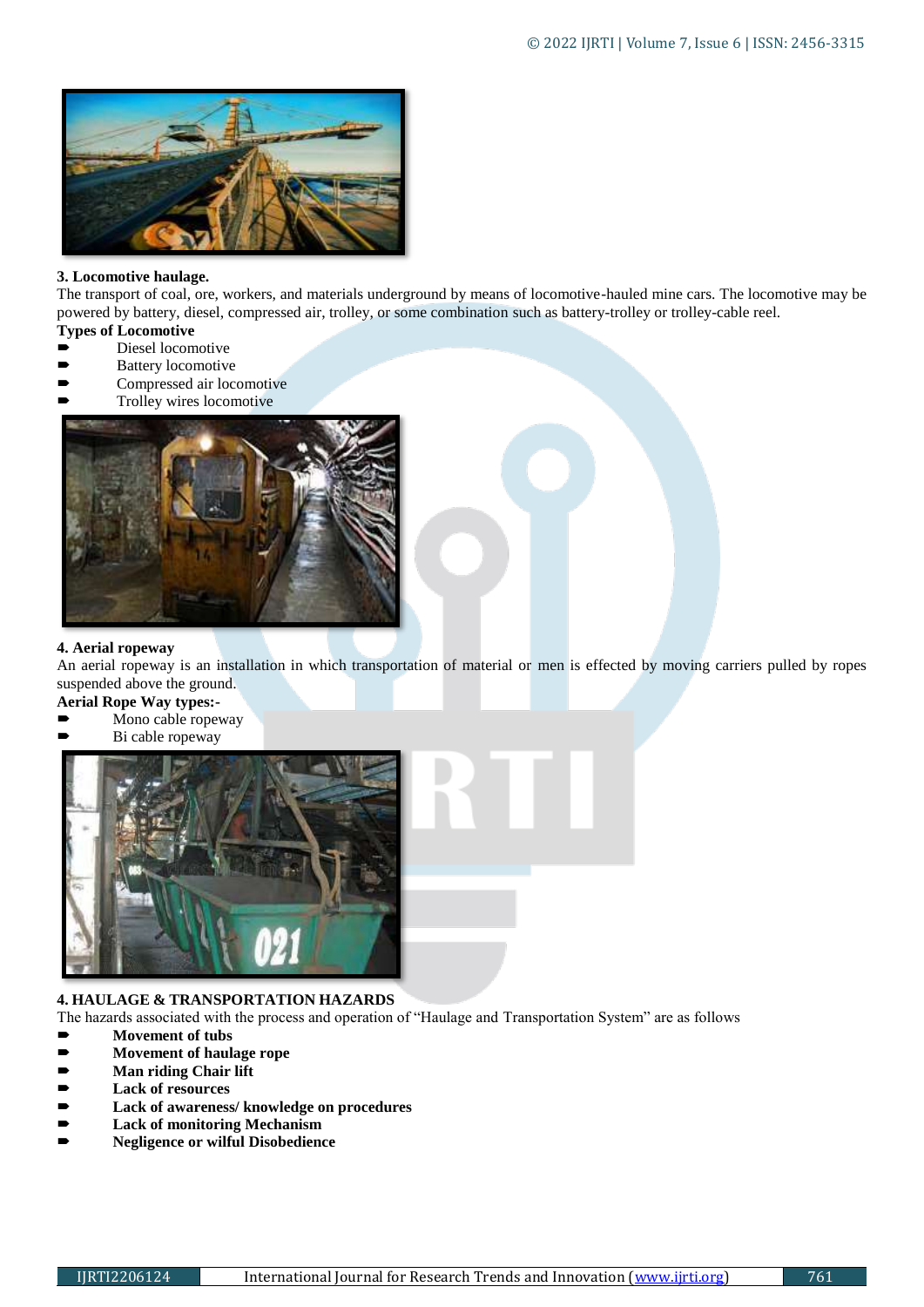## **5. TRIGGER ACTION RESPONSE PLANS (TARP)**

TARP is acronym for trigger action response plan which forms an essential part of PHMP. This section outlines the trigger points and/or events which necessitate specific actions to be taken. A TARP basically sets out the actions that key personnel at site are going to carry out when certain conditions are met. A TARP is divided into four zones.

- **Green - Normal operating conditions**
- **Yellow- Level1- Slight increase in risk, based on conditions and data**
- **Orange- level 2- further increased on risk, based on conditions and data**
- **Red -level 3- Maximum level of risk is reached, based on conditions and data**

The following precautions shall be taken:

- Compliance of provisions of CEAR- 2010
- Compliance of relevant provisions of CMR 2017
- Compliance of relevant provisions of Mines Act 1952
- Following the COPs/SOPs scrupulously
- Compliance of DGMS Circulars/ISO Circulars pertaining to Haulage & Transportation.

## **6. SAFETY DEVICES USED IN HAULAGE ROADWAY**

Apart from the falls of ground, haulage and transport operations have been responsible for a greater number of accidents involving deaths and injuries than any other single cause. The major proportion of haulage and transport accidents results from runaways. The various safety devices used on haulage roadways are as follows

- Stop blocks.
- Buffers.<br>■ Back ca
- Back catch.
- Pointer plate.
- 
- Drop Warwick.<br>■ Age craft devic<br>■ Back stays or d Age craft device.
- Back stays or drags.<br>■ Runaway switches.
- Runaway switches.<br>■ Jazz rail.
- Jazz rail.<br>■ Retarders
- Retarders and stoppers.<br>• Approach warning devi
- Approach warning devices.<br>• Signaling arrangements.
- Signaling arrangements.
- Spring catch.
- Manholes.

## **7. CONCLUSION**

Considering the changes happening in the underground coal mines in the large scale with Advanced technology of Machinery replacement and manpower changes, the safety for the Men and Machinery is big challenging and top priority, in this project we identified the hazards associated with the process and operation of "Haulage and Transportation System", they are as follows

- **Movement of tubs**
- **Movement of haulage rope**
- **Man riding Chair lift**
- **Lack of resources**
- **Lack of awareness/ knowledge on procedures / monitoring Mechanism**
- **Negligence or willful disobedience**

This article is reflects the actual situations of Underground coal mines with respect to the safety of "Haulage and Transportation System" and we can effectively Control the risks in the above two different conditions by this project work

# **REFERENCE**

- 1. D J Deshmukh. Elements of Mining Technology. Vidyasewa Prakasan, Nagpur.Prakasan, Nagpur.
- 2. H Koontz and H Weihrick. Essentials of Management. McGraw-Hill International
- 3. S K Das. Mine Management, Legislation and General Safety.Lovely Prakashan, Dhanbad.
- 4. D B Brown. Systems Analysis and Design of Safety. Prentice-Hall of India (P) Ltd., New Delhi.
- 5. Safety Management Plan, RKNT Mine, Srirampur Area.
- 6. Emergency response plan, RKNT Mine, Srirampur Area.
- 7. Coal Mines regulations 2017.
- 8. Bahn, S. (2013). Workplace hazard identification and management: The case of an underground mining operation.
- Safety Science, 57, 129–137. [https://doi.org/10.1016/j. ssci.2013.01.010.](https://doi.org/10.1016/j.%20ssci.2013.01.010)
- 9. CMR (2017). Coal mines regulations 2017. Retrieved 9 December 2017 from: http://

www.dgms.net/Coal%20Mines%20Regulation%202017.pdf. Dash, A. K., Bhattacharjee, R. M., Singh, C. S., Aftab, A., & Sagesh, K. M. R. (2017). A decision can be a disaster: A descriptive analysis of a case study. International Journal of Applied Environmental Sciences, 12(10), 1803–1820.

10. Department of Mines Industry Regulation and Safety (2018). Safety regulation system. Retrieved 26 March 2018 from: https://srs.dmp.wa.gov.au/SRS/Public/ PublicationSearch?publicationTypeEnum=FatalitySummary. DGMS (2002).